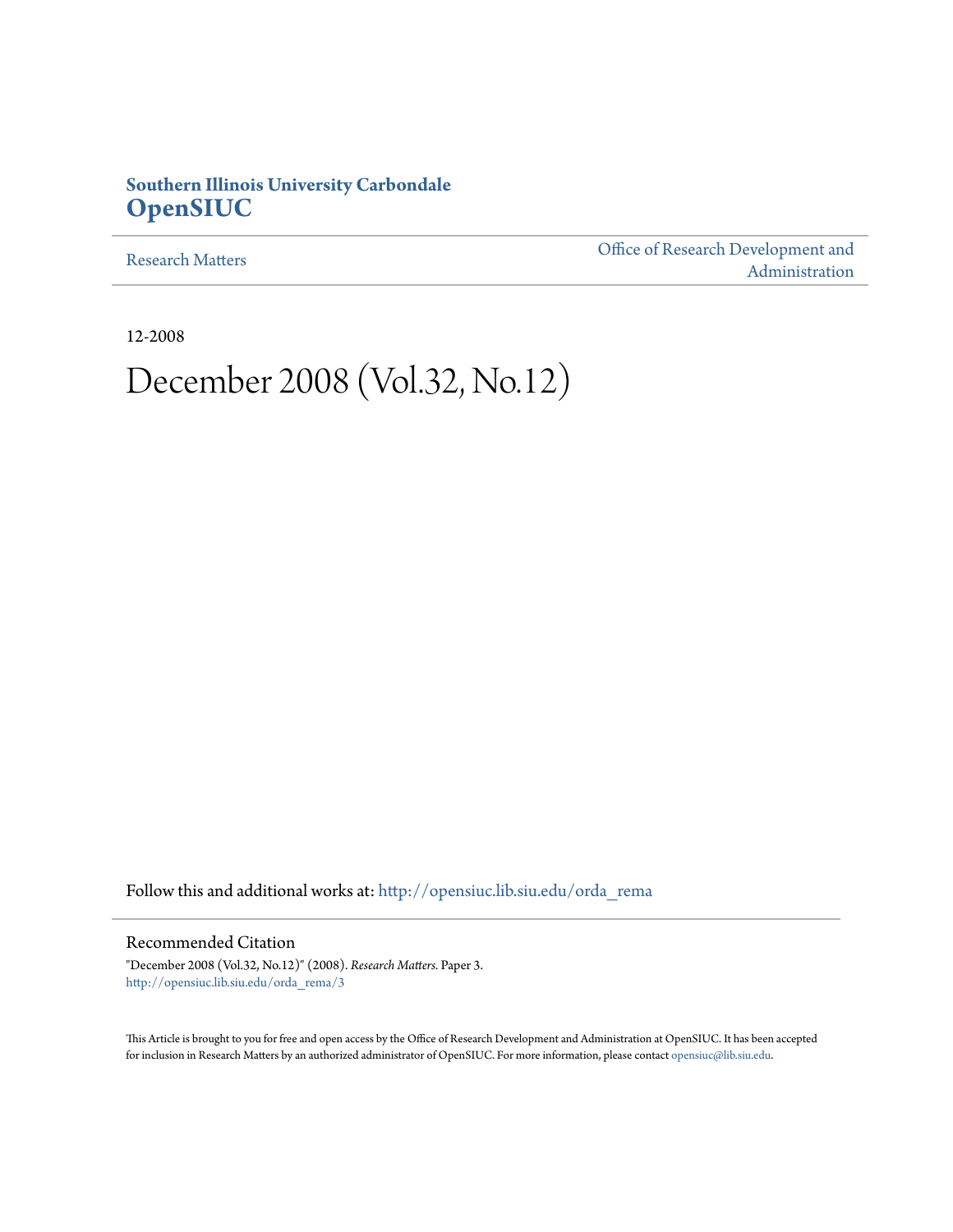

# **RESEARCH MATTERS**

**Vol. 35, No. 12, Dec. 2008** ◆ **Office of Research Development and Administration** ◆ **Editor: Joel Fritzler**

## **Funding Opportunities**

| <b>U.S. Dept. of Education:</b><br>Transition to Teaching3                                  |
|---------------------------------------------------------------------------------------------|
| NSF: Partnerships for International<br>Research and Education 3                             |
| Dirksen Center: Research on                                                                 |
| <b>Knight Foundation: Freedom of</b>                                                        |
| <b>DOD: Neurofibromatosis and</b><br>Tuberous Sclerosis Research4                           |
| <b>Blowitz-Ridgeway Foundation:</b><br>Medicine, Psychology, Social<br>Sciences, Education4 |
| <b>Mary Heath Foundation:</b><br>Public Health, Safety, Recreation,                         |
| NIH: Planning Grants-Prevention &<br><b>Control of Diabetes &amp; Obesity4</b>              |

## **Other Departments**

| Awards (November 2008)10 |
|--------------------------|

## **REMINDER**

The deadline for REACH Award proposals is Friday, January 30. For more information, see www.siu. edu/~reach/awards.html.

# Have a safe and happy semester break!

# **Research Digest**

## **New NIH Policy Establishes Goals to Support Scientists Early in Their Careers**

*—excerpted from NIH News, Oct. 31, 2008*

 The National Institutes of Health (NIH) has announced a new policy to encourage funding for scientists new to NIH and those who are at an early stage in their careers. The involvement of new investigators is considered essential to the vitality of health-related research and has been the focus of several critically important NIH initiatives. NIH is hopeful that this policy will nurture a new cadre of scientists and provide the expertise needed to foster the next generation of biomedical research. Achievement of a comparable success rate should permit the NIH to support at least 1,650 New Investigators across all institutes and centers in FY09.

 As a first step, NIH created a new "Early Stage Investigator" category designed to accelerate the early transition of new scientists to research independence. An Early Stage Investigator is defined as a new or first-time investigator who is within 10 years of completing his/her last research degree or is within 10 years of completing medical residency (or the equivalent). Beginning with R01 research grant applications received in February 2009, NIH will identify Early Stage Investigators and take into consideration their career stage at the time of review and award.

NIH strongly encourages Early Stage Investigators seeking funding for the first time to apply for traditional research project (R01) grant awards, instead of applying for small grants (R03) or Exploratory/Developmental Research Awards (R21). R03s and R21s are limited in scope and period of support, and may not be the most effective way to launch an independent research career.

 This new policy is a continuation of NIH's commitment to ensure the pipeline of promising scientists will be strong in the coming years. NIH established the New Innovator Award in 2007 with the goals of stimulating highly innovative research and supporting promising new investigators. In 2006, NIH launched the Pathway to Independence as an opportunity for promising postdoctoral scientists to receive mentored and independent research support from the same award.

## **The Graying of NIH Research**

## *—excerpted from Science, Nov. 7, 2008*

 Many scientists who got their first grant in the 1950s or 60s are still going strong. How do they view affirmative action for first-time grantees?

 Roger Unger found himself drawn to research as a internal medicine resident around 1950, when he was treating diabetes patients. He had a controversial idea—that glucagon, a biomolecule then thought to be a contaminant in insulin made from ground-up beef and pork pancreases, might actually be a key hormone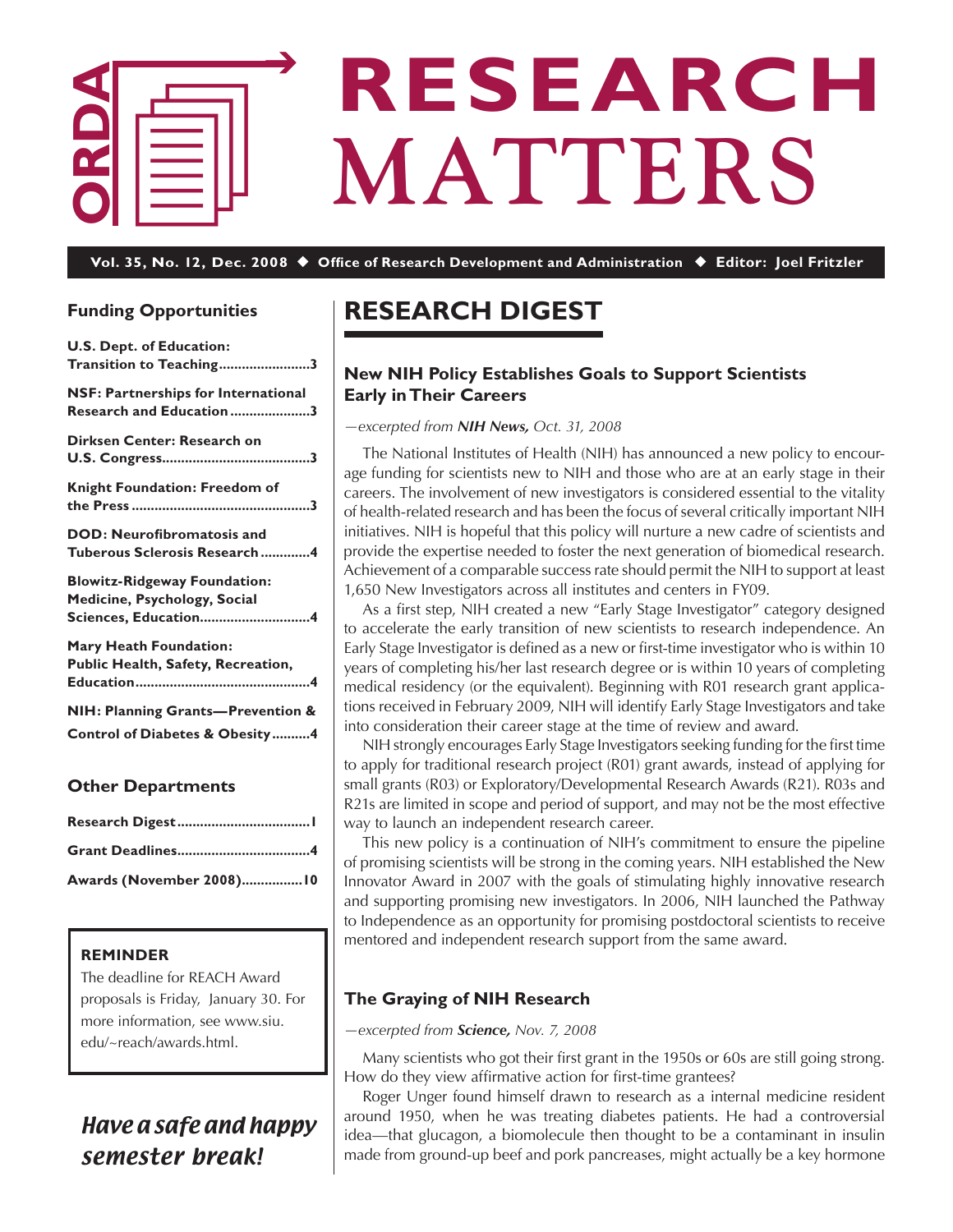affecting blood sugar. Unger and colleagues had no direct evidence for this, but "we had the tools to answer the question, and we needed some money," Unger says. So at age 32, Unger applied for and won a research grant from the National Institutes of Health (NIH).

 It didn't seem hard, "because I didn't know what I was doing back then," says Unger. Several years later, Unger's group published a landmark paper pinning down glucagon's role as a counter to insulin in regulating blood glucose levels: Glucagon tells cells to make more glucose, whereas insulin brings excess amounts down. Today, at 84, Unger still runs a lab with NIH support. Now he's motivated by a new health problem—the "meltdown" in Americans' health due to rising rates of obesity.

 That researchers are going strong in their 70s and 80s—and pulling down grants—would have been unheard of 30 years ago. Because the biomedical enterprise was young and most universities had mandatory faculty retirement until 1994, there were few NIH-funded PIs older than 70 in 1980. But in 2007, there were at least 400 of them. NIH projects that grantees over 68 could outnumber scientists under 38 by 2020. The average age for obtaining a first NIH research grant is now 42. These data worry some research leaders, who have called for a reversal of the trend. They have also contributed to a sense of crisis at NIH, which is taking steps to bolster the number of new investigators and slow the rising age of the average NIH-funded scientist, now 51.

 The NIH does not mean to discourage senior investigators from continuing in research. "It's not young against old," saysthe NIH Director. Furthermore, peer review is supposed to winnow out any whose productivity has decreased.

 At the same time, concerns about the aging biomedical work force have prompted NIH to deploy what amounts to an affirmative action plan, setting targets at each institute for newcomer grants. To sample views of this plan, a score of researchers 70 or older were interviewed. Most were drawn from a list of NIH investigators who have had the same basic NIH research grant for at least 35 years. We asked: How does a senior scientist decide when to shut down their lab? And does the current plight of young investigators influence their thinking? Most praised the idea of introducing fresh blood, but only about half said that they're ready to relinquish their own lab. Most of those over 75 said they have cut back their research. Most say they are sympathetic to the funding difficulties faced by young investigators and support NIH's plans to target more grants to this group.

 Some say that they're motivated by finding new research directions. The University of Pennsylvania's Robin Hochstrasser, 77, has a 14-person lab that is using lasers to study how protein structures change with time. "These techniques were only created eight years ago. Close to 100 people are using them, and they started here," he says. But he praises NIH's new grants for young investigators and thinks setting targets for newcomer R01s is "reasonable … to ensure the future of medical research." John Dietschy of UT Southwestern, 76, says he has no plans to give up his R01 of 44 years on cholesterol metabolism, which ranked in the top 1% of proposals when it was last reviewed. "We're ahead of everybody in our field at the moment."

 Biochemist Carl Frieden, 79, of Washington University says he will let peer reviewers tell him when it's time to close his lab. He says that although he's sympathetic to the struggles of young scientists, funding should be based strictly on scientific merit, not age. "We're the only profession judged by our peers every three to five years. If older scientists can pass that trial, I'm comfortable with that," he says.

 Whatever their individual choices, the dilemma of how and when aging scientists should hang up their lab coats is only going to become more urgent.

## **Military Science, Reloaded**

*—from Science, Nov. 14, 2008*

 The U.S. Dept. of Defense (DOD) plans to award \$80 million in grants this fiscal year to academic scientists as part of a new \$400 million investment over five years in basic research. The five-year grants will fund work in emerging areas such as countering weapons of mass destruction, network sciences, energy and power management, quantum information sciences, and bio-inspired systems. The Pentagon's \$208 million increase for basic research in 2009 was a lone bright spot among science agencies, which otherwise saw their budgets frozen through at least March 2009. DOD also hopes to fund 40 additional researchers in the Presidential Early Career Award for Scientists and Engineers program, under which DOD currently gives out a few dozen three- to five-year grants of \$100,000 per year.

## **European Union and NIH Collaborate**

*—excerpted from letter from Elias Zerhouni, Former NIH Director, and Janez Poto*c*nik, European Commissioner for Science and Research in Science, Nov. 14, 2008*

 The National Institutes of Health (NIH) and the European Commission (EC) recently decided to reinforce our mutual interest in scientific collaboration. We believe that greater trans-Atlantic cooperation and smarter competition in science will lead to faster breakthroughs in health research and ultimately to a better quality of life.

 The NIH has a long tradition of funding collaborations between U.S. and European scientists. To this end, the NIH recently clarified its policies for funding global collaborations. And on Sept. 3, 2008, the EC published a new call for proposals within the health theme of its Seventh Framework Programme for Research and Development. For the first time, the EC has announced that researchers working in U.S. institutions are eligible not only to participate in EC-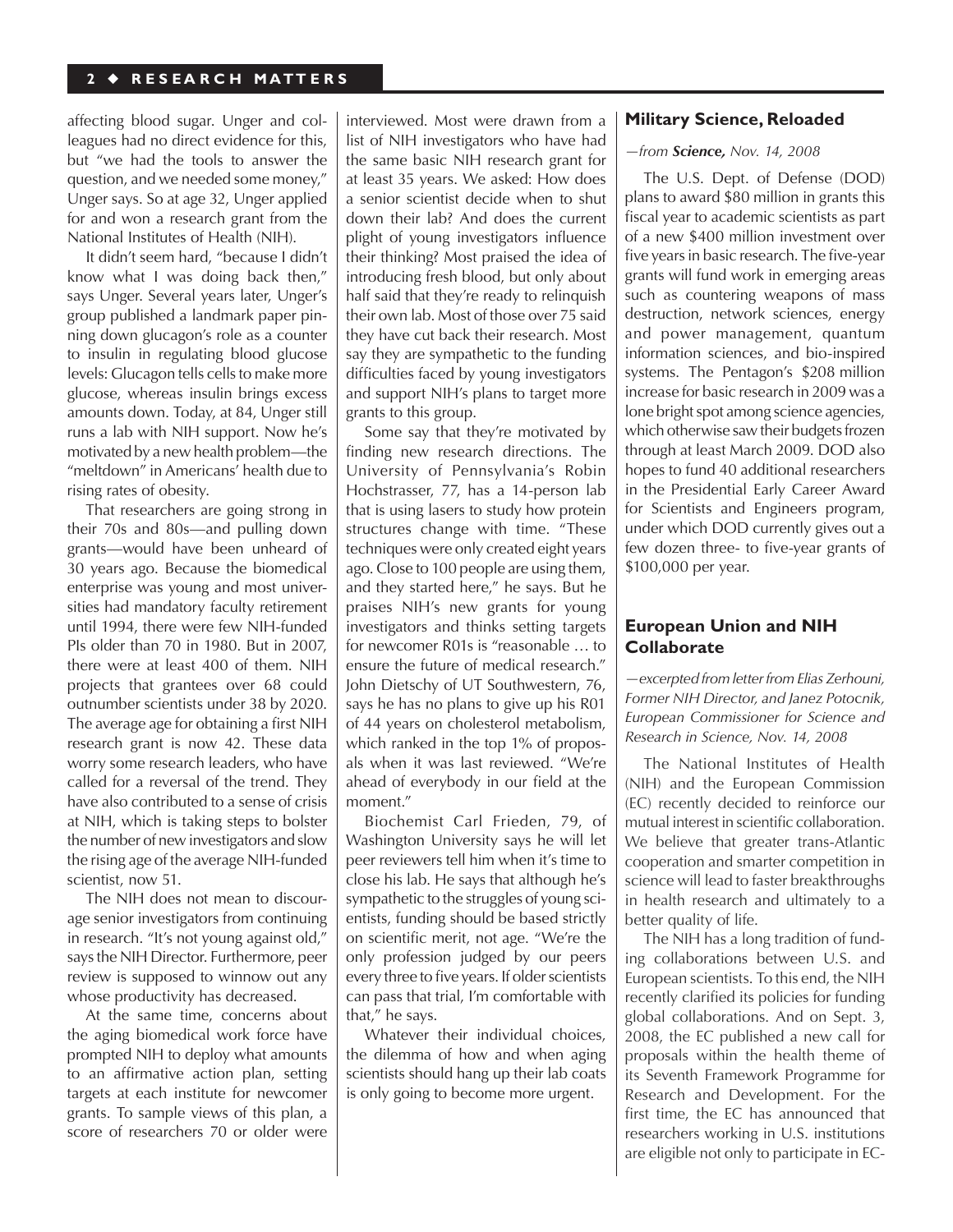supported research projects but also to receive funds from the EC if they are part of a consortium with EU investigators.

 We live at a time of great scientific opportunity, where global collaborations are essential for facilitating scientific discoveries aimed at improving public health. While discovery increasingly depends on a new level of collaboration, it also depends on expertise, which may not reside within one country or even within one continent.

 We hope that our initiative, aimed at opening our research programs, will serve as a launch pad for wider and more intense U.S.-EU cooperation in health as well as in other areas of research.

# **Funding Opportunities**

*For more information about these programs, contact Joel Fritzler, ORDA Information Specialist, at 453-4530 or jcfritz@ siu.edu.*

## **U.S. Dept. of Education: Transition to Teaching**

 The U.S. Department of Education has issued three related solicitations to support the transition to teaching. The **Transition to Teaching** program encourages (1) the development and expansion of alternative routes to full state teacher certification, as well as (2) the recruitment and retention of highly qualified mid-career professionals, recent college graduates who have not majored in education, and highly qualified paraprofessionals as teachers in high-need schools operated by high-need local educational agencies (LEA). Eligibility is limited to state educational agencies (SEAs); highneed LEAs; a for-profit or nonprofit organization in partnership with a highneed LEA or an SEA; **an institution of higher education in partnership with a high-need LEA or an SEA;** a regional consortium of SEAs; or a consortium of

high-need LEAs.

 For additional information about this program, see **http://tinyurl.com/ 5tleqs**.

**DEADLINES:** Letters of Intent— Dec. 15; Full Proposals—Jan. 21

## **NSF: Partnerships for International Research and Education**

*Limited Submission Note: This program has a limited submission of three preproposals per institution. If you intend to submit a preproposal for this program, you must submit a Notification of Intent to Apply to a Grant Program (www.siu. edu/orda/rates/intent.pdf) to ORDA by January 26.*

 This National Science Foundation program seeks to catalyze a higher level of international engagement in the U.S. science and engineering community by supporting international research and education collaborations. The program will enable U.S. scientists and engineers to establish relationships with international colleagues in order to advance new discoveries at the frontiers of science and engineering and to promote the development of a globally engaged U.S. scientific and engineering workforce. This program will support research whose successful outcome results from all partners. It is also intended to facilitate greater student participation in international research collaboration. The program aims to support partnerships that will strengthen the capacity of institutions, multi-institutional consortia, and networks to engage in and benefit from international collaborations.

 It is estimated that 5 to 20 awards will be made from an anticipated funding amount of \$40 million. For more information about this program, see **http://tinyurl. com/3onz2d** or contact Elizabeth Lyons (703-292-7256, PIRE-info@nsf.gov).

**DEADLINES:** ORDA Notification of Intent—Jan. 26; Preliminary Proposals **(required)**—Feb. 26 (must be submitted via FastLane); Full Proposals(by invitation only)—Aug. 4

## **Dirksen Center: Research on U.S. Congress**

 The Dirksen Congressional Center, located in Pekin, Illinois, is inviting applications for grants to fund research on congressional leadership and the U.S. Congress. Up to \$30,000 will be available in 2009. Awards will range from \$200 to \$3,500.

 The center, named for the late Senate Minority Leader Everett Dirksen, is a private, nonpartisan, nonprofit research and educational organization devoted to the study of Congress and its leaders. Since 1978, the Congressional Research Awards program has awarded \$747,465 to 369 projects.

 Political scientists, historians, biographers, scholars of public administration or American studies, and journalists are among those eligible. The center encourages graduate students who have successfully defended their dissertation prospectus to apply and **awards a significant portion of the funds for dissertation research.**

 Applicants must be U.S. citizens who reside in the United States. Research teams are eligible.

 There is no standard application form. Applicants are responsible for showing the relationship between their work and the awards program guidelines.Complete information about eligibility and application procedures may be found at **www. dirksencenter.org/print\_grants\_CRAs. htm.** For more information, see **www. dirksencenter.org,** or contact Frank Mackaman (fmackaman@dirksencenter. org).

**DEADLINE:** Feb. 1

## **Knight Foundation: Freedom of the Press**

 Proposals are being accepted for grants from the John S. and James L. Knight Foundation to promote freedom of the press in the U.S. or abroad. Of particular interest are programs that educate current and future journalists, promote the defense of First Amendment rights, or support a free press in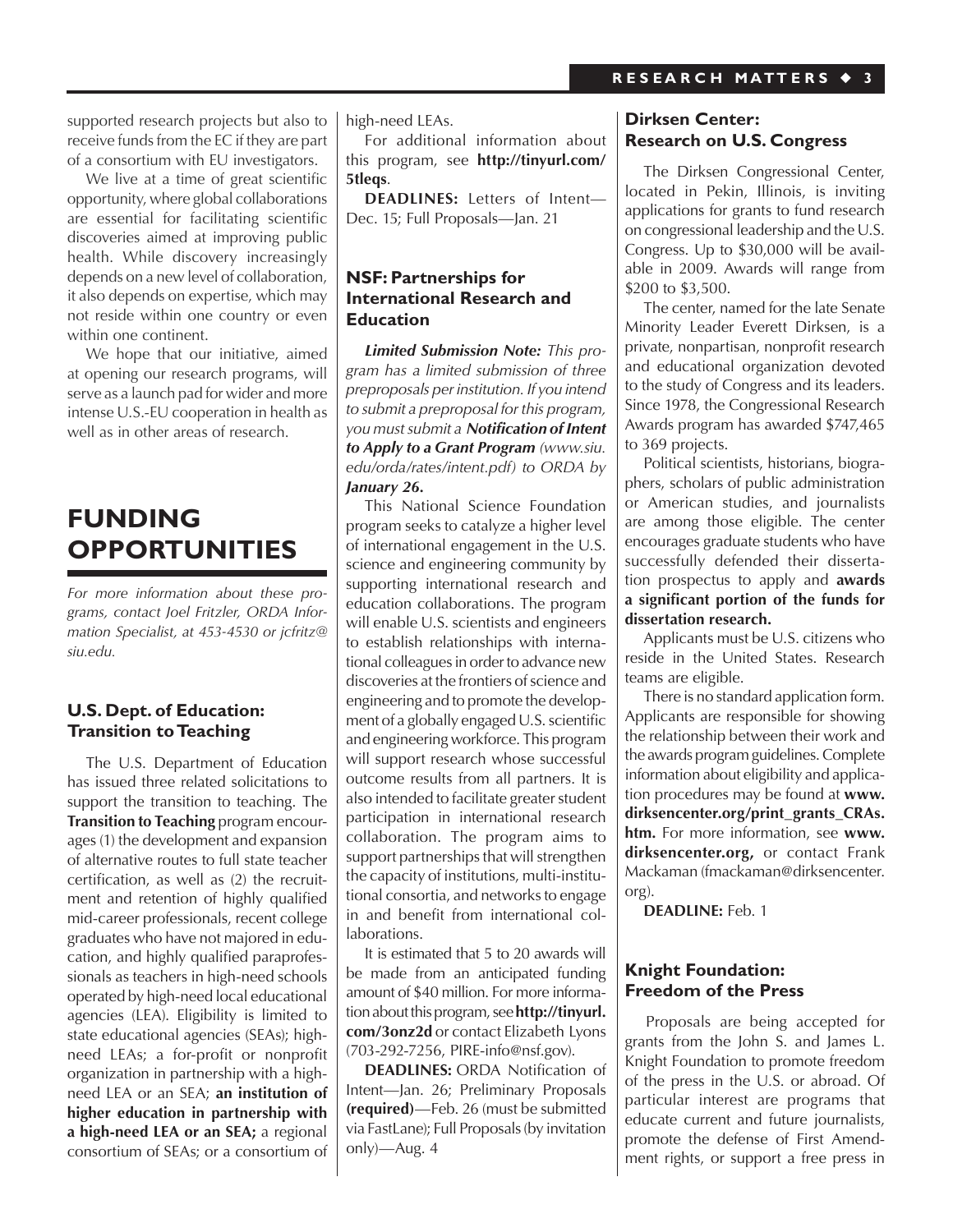## **4** ◆ **R E S E A R C H M A T T E R S**

the United States and worldwide. The foundation encourages interested organizations to send a one- to two-page letter of inquiry before submitting a proposal. Additional information is available at **www.knightfdn.org,** where applications can be downloaded and submitted as well, or contact the foundation (305- 908-2600).

**DEADLINE:** Open

## **DOD: Neurofibromatosis and Tuberous Sclerosis Research**

 The U.S. Department of Defense's Program Announcements for the 2009 Neurofibromatosis Research Program (NFRP) and the 2009 Tuberous Sclerosis Research Program (TSCRP) are expected to be released this month (December 2008).

 NFRP grants are expected to be made using the following mechanisms: Clinical Trial Awards, Exploration-Hypothesis Development Awards, Investigator-Initiated Research Awards, New Investigator Awards, and Postdoctoral Traineeship Awards. Brief descriptions of each of these mechanisms are available at **http://cdmrp.army.mil/pubs/ press/2008/09nfrppreann.htm.**

TSCRP grants are expected to be made using the following mechanisms: Career Transition Awards, Clinical and Translational Research Awards, Exploration-Hypothesis Development Awards, and Idea Development Awards. Brief descriptions of each of these mechanisms are available at **http://cdmrp.army.mil/ pubs/press/2008/09tscrppreann.htm.**

## **Blowitz-Ridgeway Foundation: Medicine/Psychology/Social Sciences/Education**

 The Blowitz-Ridgeway Foundation of Schaumburg, Illinois, is accepting applications for program and capital grants in support of but not limited to the following purposes: medical, psychiatric, psychological and/or residential care, and research programs in medicine, psychology, social science, and education.

SIUC had a BRF award for two years in 2001-03. For information about this program, see www.blowitzridgeway.org or contact Serena Moy (847-330-1020) or Laura Romero (laura@blowitzridgeway. org, 847-330-1020).

**DEADLINE:** Open

## **Heath Foundation: Public Health /Safety/ Recreation/Education**

 Located in southern Illinois, the Mary Heath Foundation provides support primarily for organizations sponsoring projects in the areas of public health, safety, recreation, and education in Illinois. For information about the foundation and its programs, contact Jimmy Rogers (Mary Heath Foundation, c/o Old National Trust, Box 217, Robinson, IL 62454, 618-544-2960, jimmy\_rogers@ oldnational.com).

**DEADLINE:** Open

## **NIH: Planning Grants, Prevention & Control of Diabetes & Obesity**

 Through Planning Grants for Translational Research for the Prevention and Control of Diabetes and Obesity, the National Institute of Diabetes and Digestive and Kidney Diseases seeks to develop cost-effective and sustainable interventions that can be adopted in real world settings. Research should be based on interventions already proven efficacious in clinical trials to prevent and reverse obesity and type 2 diabetes, to improve care of type 1 and type 2 diabetes, and to prevent or delay its complications. The interventions proposed under this solicitation should have the potential to be widely disseminated to clinical practice, individuals, and communities at risk.

 For additional information about this program, see **http://tinyurl.com/ 5uepp4.** For a list of agency contacts see **http://tinyurl.com/5bymjd.**

**DEADLINE:** Feb. 16

# **Grant Deadlines**

*January and February 2009*

*Information on many of the following programs is available from the Community of Science grants database at* **www.cos.com** *or from* **www.grants.gov.** *For web links to programs, contact Joel Fritzler (453-4530, jcfritz@siu.edu) or see the "External Funding" pages on ORDA's website.*

## **January 2009**

## **Federal Programs**

#### **Agriculture**

Jan 17 CSREES: Water and Watersheds; Nanoscale Science and Engineering for Agriculture and Food Systems

## **Defense**

- Jan 08 SERDP: Advanced Technologies for Detection, Discrimination, and Remediation of Military Munitions; Improved Fundamental Understanding of Contaminant Bioavailability in Aquatic Sediments; Improvements in the Detection and Disposal of Underwater Military Munitions; Mechanisms of Contaminant Interaction with Soil Components and Its Impact on the Bioavailability of Contaminants; Predictive Techniques for Assessment of the Environmental Impact of New Munition Compounds; Understanding the Science Behind How Methylene Chloride/Phenolic Chemical Paint Strippers Remove Coatings
- Jan 12 Office of Naval Research: Young Investigator Program (academic scientists & engineers)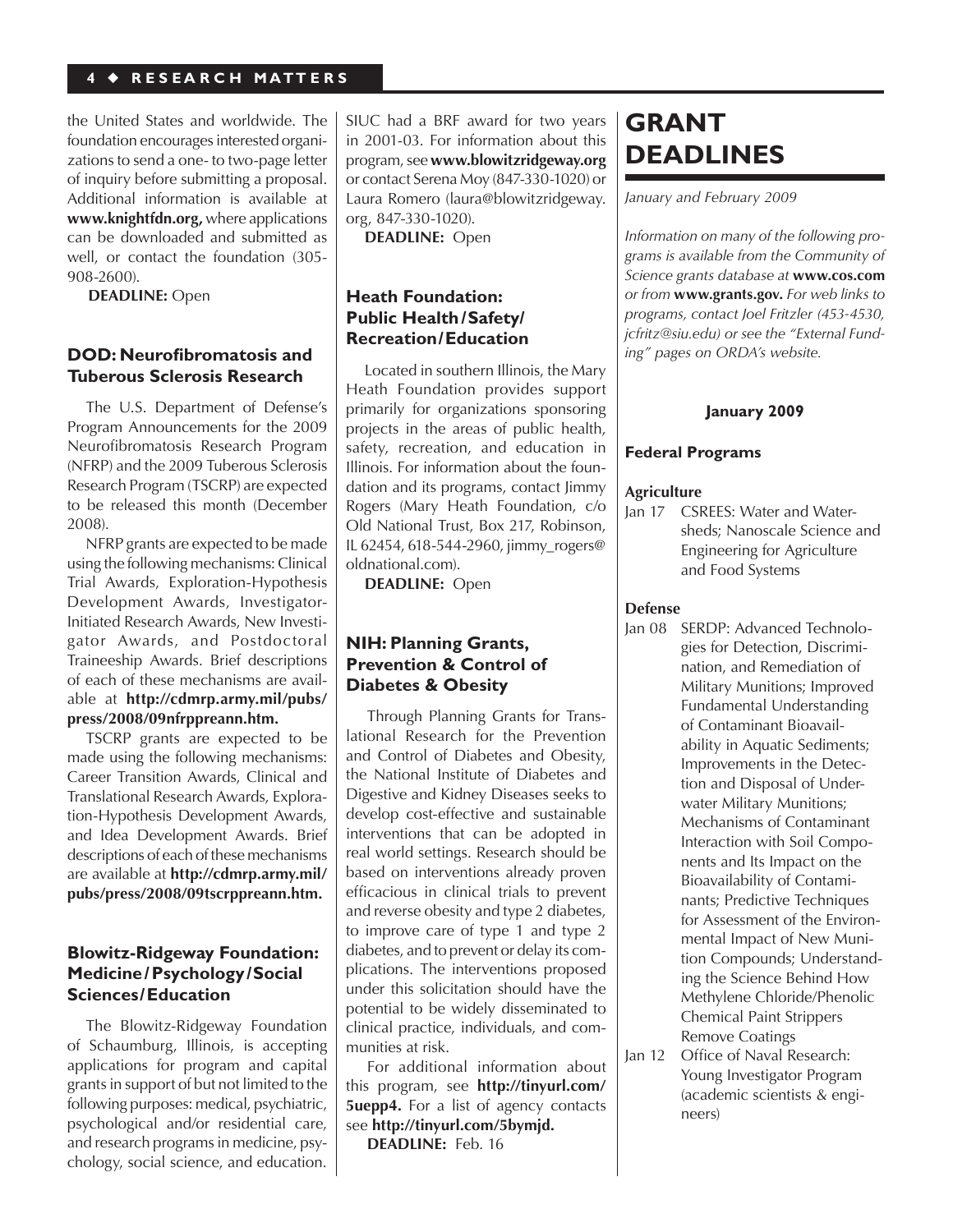- Jan 23 Air Force Materiel Command: National Intelligence Community Enterprise Cyber Assurance
- Jan 30 Naval Air Warfare Center: Homeland Security; Asymmetric Warfare; Enhancements to Human Decision-Making Under Fire; Personnel Safety/ Survivability Enhancements; Synthetic Natural Environment; Network Centric Warfare

## **Energy**

- Jan 05 Sandia National Laboratory: Postdoctoral Research Fellowship in Computational Science
- Jan 07 Office of Energy Efficiency and Renewable Energy: Photovoltaic Supply Chain and Cross-Cutting Technologies
- Jan 15 National Energy Technology Laboratory: Clean Coal Power Initiative, Round 3
- Jan 15 Office of Science: Fundamental Research in Superconducting Radio Frequency—Cavity Design
- Jan 22 Office of Science: Environmental Remediation Science
- Jan 25 Office of Science: Experimental Program to Stimulate Competitive Research—Implementation Awards

## **EPA**

Jan 11 Small Growth Conference Request for Proposals

## **Health and Human Services**

- Jan 02 NIH: Dissemination and Implementation Research in Health
- Jan 06 NHLBI: Characterizing the Blood Stem Cell Niche; Mechanisms of Adverse Drug Effects in Children
- Jan 07 NIH: Advancing Novel Science in Women's Health Research
- Jan 12 NHGRI: 100 Genomes Project Data Processing

## **DHHS cont.**

- Jan 15 FDA: Small Scientific Conferences
- Jan 16 NHLBI: Elucidating Nature's Solutions to Heart, Lung, and Blood Diseases and Sleep Disorder Processes
- Jan 20 NIH: Enabling Technologies for Tissue Engineering and Regenerative Medicine; Mechanism for Time-Sensitive Research
- Jan 21 NHLBI: Immunomodulatory, Inflammatory, and Vasoregulatory Properties of Transfused Red Blood Cell Units as a Function of Preparation and Storage
- Jan 21 NIH: Mechanisms of Adverse Drug Effects in Children
- Jan 22 NIGMS: Postbaccalaureate Research Education
- Jan 25 AHRQ: Researching Implementation and Change While Improving Quality; Utilizing Health Information Technology to Improve Health Care **Ouality**
- Jan 25 NCI: Cancer Education
- Jan 25 NCRR: Biomedical Technology Research Resources
- Jan 25 NIAAA: Alcohol Research Education Project Grants
- Jan 25 NICHD: Resource Program Grants in Bioinformatics; Adverse Outcomes of Assisted Reproductive Technologies; Developmental Mechanisms of Human Structural Birth Defects
- Jan 25 NIDA: Research Education Grants in Drug Abuse and Addiction
- Jan 25 NIH: Collaborative Neurological Sciences Award; Short Courses on Mathematical, Statistical, and Computational Tools for Studying Biological Systems; Translational Research for the Prevention and Control of Diabetes and Obesity; Educational Programs for Population Research

## **DHHS cont.**

- Jan 25 NINDS: Cooperative Program in Translational Research— Multi-Component Research Projects; Diversity Research Education Grants in Neuroscience
- Jan 27 NCRR: Instrument Development for Biomedical Applications
- Jan 28 NCI: Etiology, Prevention, and Treatment of Hepatocellular Carcinoma
- Jan 28 NIDA: Interactions Between Physical Activity and Drug Abuse (R01 & R03)
- Jan 28 NIH: Mouse Models Containing Human Alleles: Novel Tools to Study Brain Function
- Jan 30 NHLBI: Data Coordinating Center for the NHLBI Asthma Network

## **NASA**

Jan 15 Specialized Centers of Research: Carcinogenesis and Central Nervous System Risks from Space Radiation

## **National Archives and Records Administration**

Jan 30 FDR Library: Grants-in-Aid

## **National Endowment for the Arts**

Jan 09 Literature Fellowships: Translation Projects

## **National Science Foundation**

- Jan 02 ENG: Industry/University Cooperative Research Centers
- Jan 08 MPS: Instrumentation for Materials Research
- Jan 09 BIO: Ecology; Opportunities for Promoting Understanding Through Synthesis; Systematic Biology and Biodiversity Inventories Cluster; Ecosystem Science Cluster; Long-Term Research in Environmental Biology; Population and Evolutionary Processes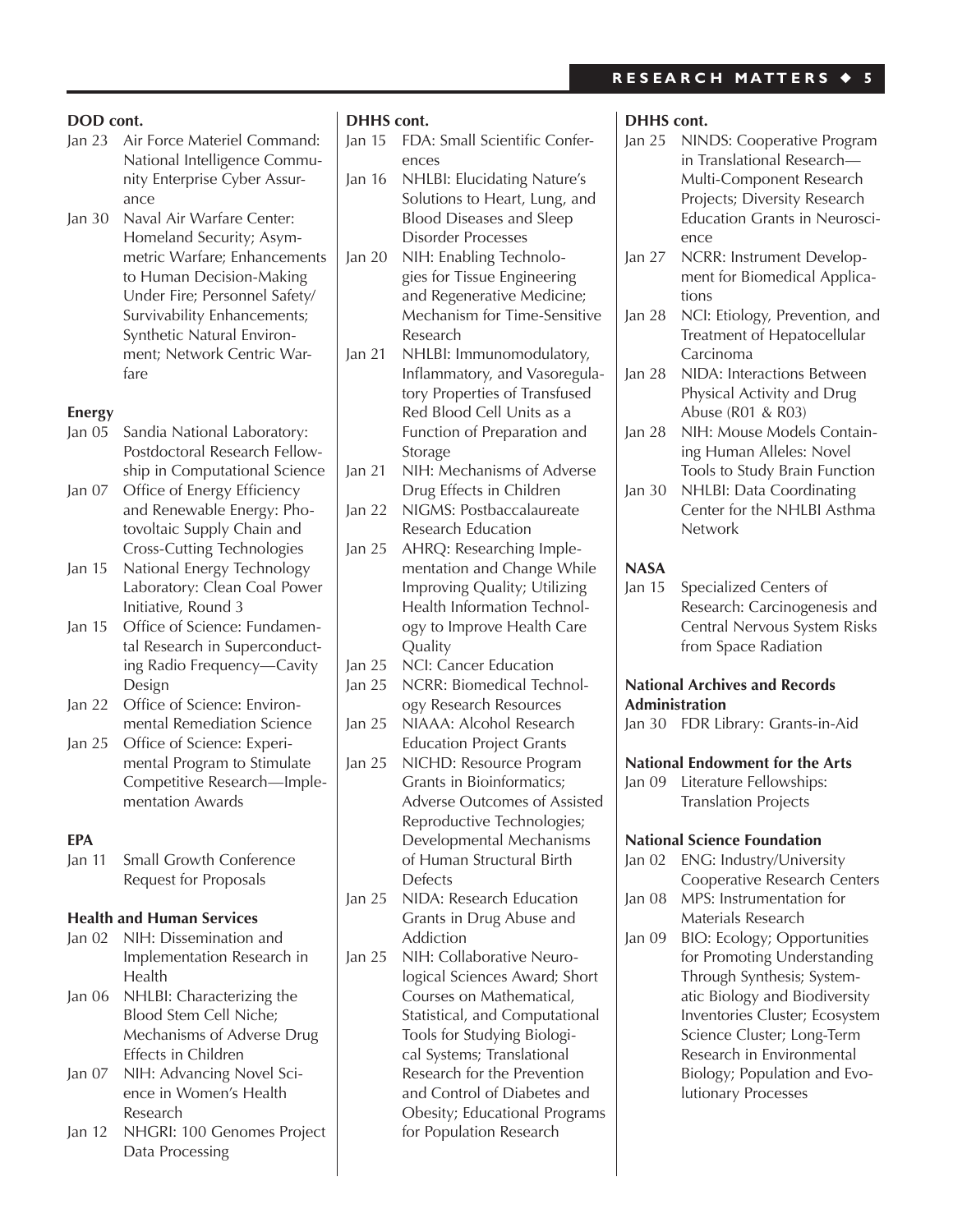## **6** ◆ **R E S E A R C H M A T T E R S**

## **NSF cont.**

- Jan 12 BIO: Behavioral Systems; Developmental Systems; Physiological and Structural Systems Cluster; Research Initiation Grants and Career Advancement Awards to Broaden Participation in the Biological Sciences
- Jan 12 EHR: Course, Curriculum, and Laboratory Improvement
- Jan 13 MPS: Mathematical Biology
- Jan 14 SBE: Cognitive Neuroscience
- Jan 15 SBE: Cultural Anthropology; Developmental and Learning Sciences; Geography and Regional Sciences; Law and Social Science; Linguistics; Perception, Action, and Cognition; Political Science; Social Psychology; Sociology
- Jan 16 GEO: Sedimentary Geology and Paleobiology; Geomorphology and Land Use Dynamics; Geobiology and Low-Temperature Geochemistry
- Jan 16 SBE: Methodology, Measurement, and Statistics
- Jan 18 SBE: Decision, Risk, and Management Science; Economics
- Jan 20 BIO: Plant Genome Research

## **Smithsonian Institution**

- Jan 15 Office of Research Training and Services: Senior Fellowships
- Jan 15 American Art Museum: Fellowships in American Craft; 20th-Century American Realism; American Art
- Jan 15 Tropical Research Institute: Postdoctoral Fellowships

## **Other Programs**

## **American Antiquarian Society**

Jan 15 National Endowment for the Humanities Fellowships

## **American Association of Immunologists**

Jan 12 Minority Scientist Travel; Faculty Mentor–Minority Trainee Travel

## **American Council of Learned Societies**

- Jan 16 Research on Heritage Speakers of East European Languages
- Jan 30 Eastern European Studies: Conference and Travel Grants

## **American Diabetes Association**

Jan 15 Various Awards: Career Development; Junior Faculty; Innovation; Young Investigator Innovation in Geriatric Endocrinology; Basic Science

## **American Otological Society**

Jan 31 Research Grants

## **American Research Center in Egypt**

Jan 09 NEH Fellowships for Professional and Postdoctoral Scholars; U.S. State Dept. Predoctoral & Postdoctoral Fellowships

## **American School of Classical Studies at Athens**

Jan 15 Fellowships: Environmental Studies; Faunal Studies; Geoarchaeology; Human Skeletal Studies

**Association of Field Ornithologists** Jan 07 Research Grants

## **British Association for American Studies**

Jan 30 Eccles Centre Fellowships

## **Goldhirsh Foundation**

Jan 13 Brain Tumor Research

## **Institute of International Education**

(Social & Physical Sciences and Technical Fields) Jan 16 Grassroots Development Fellowships for Graduate **Students** 

## **McKnight Endowment Fund for Neuroscience** Jan 02 Research Grants

**Newberry Library (Chicago)** Jan 12 NEH Fellowships

**Research to Prevent Blindness** Jan 01 Various Awards

**West African Research Association** Jan 02 Postdoctoral Fellowship

## **February 2009**

## **Federal Programs**

## **Energy**

- Feb 13 Sandia National Laboratories: Postdoctoral Position—Laser-Based Imaging Diagnostics for **Combustion**
- Feb 14 Sandia National Laboratories: Mechanical Engineering Summer Internship for Graduate Students
- Feb 15 Pacific NW National Laboratory: Summer Research Institute (SRI) in Interfacial and Condensed Phase Chemical Physics

## **Health and Human Services**

- Feb 05 NCI: Immunoregulation of Gastrointestinal Carcinogenesis
- Feb 05 NIDCD: Epidemiological Research on Disorders of Hearing, Balance, Smell, Taste, Voice, Speech, and Language
- Feb 05 NIDDK: Identifying and Reducing Diabetes and Obesity-Related Health Disparities Within Healthcare Systems
- Feb 05 NIH: Bioengineering Research Partnerships; Community Participation in Research; Genetic Susceptibility and Variability of Human Structural Birth **Defects**
- Feb 05 NIMH: Deep Sequencing and Haplotype Profiling of Mental **Disorders**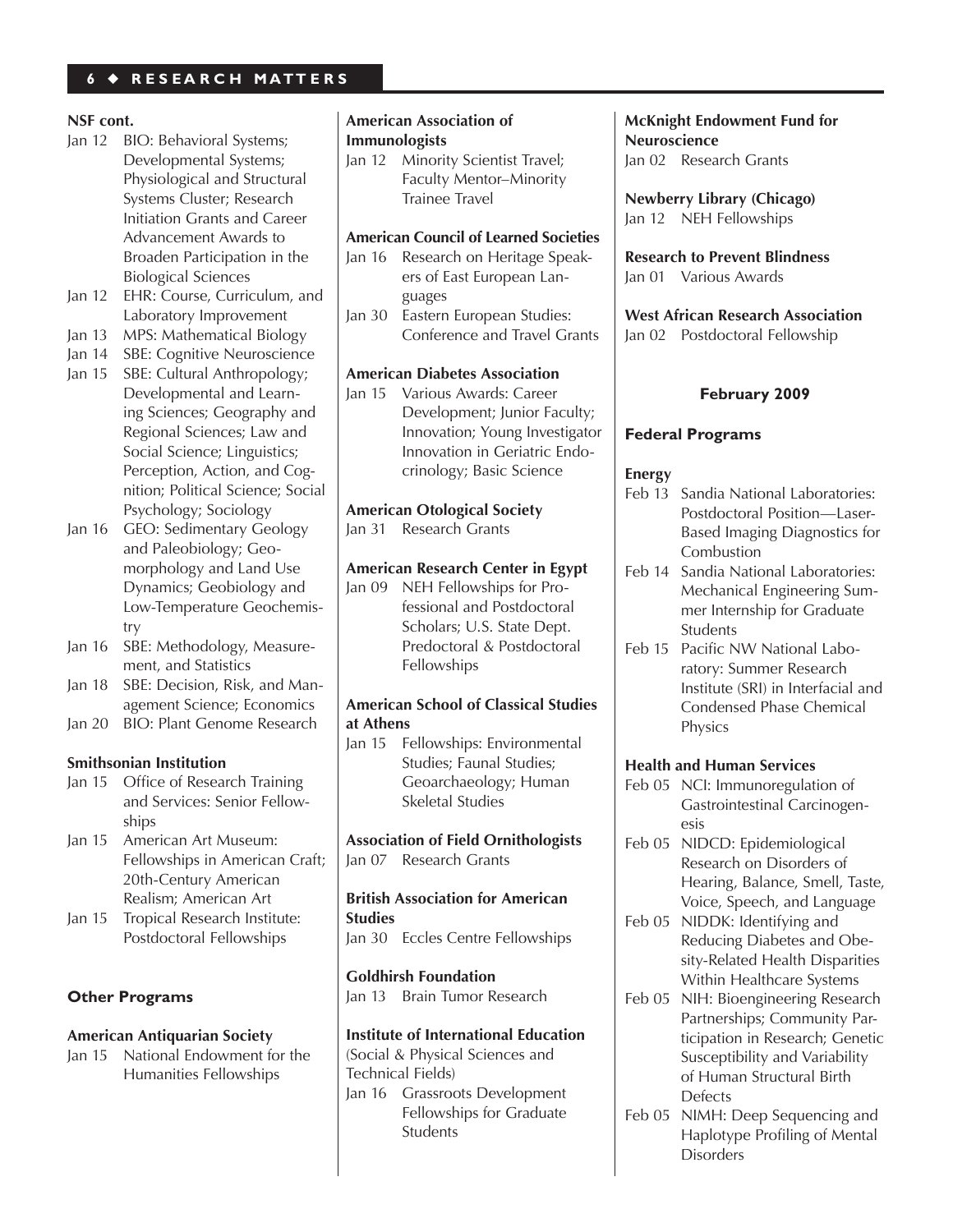## **DHHS cont.**

- Feb 05 SAMHSA: Reducing Mental Illness Stigma and Discrimination
- Feb 08 CDC: Emerging Infectious Diseases Laboratory Fellowships
- Feb 12 CDC: Career Development Grants: Occupational Safety and Health Research
- Feb 12 NCI: Mentored Career Development Award to Promote Diversity; Established Investigator Award in Cancer Prevention and Control; Cancer Prevention, Control, Behavioral, and Population Sciences Career Development Awards
- Feb 12 NIH: Career Enhancement Award for Stem Cell Research; Mentored Quantitative Research Development Award; Senior Scientist Research and Mentorship Award
- Feb 15 NINDS: Research Supplements to Promote Re-Entry into Biomedical and Behavioral Research Careers
- Feb 16 AHRQ: Small Research Grants to Improve Health Care Quality Through Health Information Technology; Exploratory and Developmental Grants to Improve Health Care Quality Through Health Information Technology
- Feb 16 CDC: NIOSH Small Research Grant Program
- Feb 16 NIA: Aging Research Dissertation Awards to Increase Diversity; Human Biospecimen Resources for Aging Research
- Feb 16 NICHD: Contextual Approaches to Prevention of Unintended Pregnancy
- Feb 16 NIDA: Behavioral Science Track Award for Rapid Transition; Early Career Award in Chemistry of Drug Abuse and Addiction
- Feb 16 NIH: Planning Grants for Translational Research for the Prevention and Control of Diabetes and Obesity

## **DHHS cont.**

Feb 24 NICHD: Extramural Associates Research Development Award

## **NASA**

Feb 01 Earth and Space Science Fellowship; Graduate Student Researchers Program

## **National Science Foundation**

- Feb 01 SBE: Science, Technology, and Society
- Feb 02 Innovation and Organizational Sciences; Science of Learning **Centers**
- Feb 11 GEO: Earth Sciences-Instrumentation and Facilities
- Feb 12 OCI: Strategic Technologies for Cyberinfrastructure
- Feb 13 ENG: Broadening Participation: Research Initiation Grants in Engineering
- Feb 15 ENG: Engineering Design and Innovation; Manufacturing and Construction Machines and Equipment; Materials Processing and Manufacturing; Hazard Mitigation and Structural Engineering; Operations Research; Nanomanufacturing
- Feb 15 GEO: Marine Geology and Geophysics; Biological Oceanography; Chemical **Oceanography**
- Feb 17 BIO: Advancing Theory in Biology
- Feb 19 MPS: Interdisciplinary Grants in Mathematical Sciences
- Feb 20 SBE: International Research and Education: Planning Visits and Workshops
- Feb 23 SBE: Human Origins—Moving in New Directions
- Feb 26 ENG: Partnerships for International Research and Education

## **Other Programs**

## **American Chemical Society**

Feb 15 Women Chemists Committee: Travel

#### **American Society of Nephrology**

Feb 06 Various Research Grants

## **Ash Charitable Foundation**

Feb 13 Cancer Research

#### **Columbia University**

- Feb 01 Dept of Psychiatry: Behavioral Sciences Fellowship in HIV
- Feb 01 School of Public Health: Behavioral Sciences Research in HIV Infection

#### **Feldstein Medical Foundation**

Feb 15 Support to Advance Previously Neglected Areas of Medical Research

## **Greenwall Foundation**

Feb 01 Interdisciplinary Program in **Bioethics** 

#### **National Trust for Historic Preservation**

Feb 01 Favrot Fund for Historic Preservation

## **Oak Ridge Associated Universities**

- Feb 01 Student Research Participation at the Agency for Toxic Substances and Disease Registry (graduate & undergraduate students)
- Feb 02 Office of Biological and Environmental Research: Global Change Education Program

#### **RAND Corporation**

Feb 09 Postdoctoral Research Program in the Study of Aging

## **Rocky Mountain Nature Association**

Feb 01 Graduate Student Fellowship

#### **SIR Foundation**

Feb 01 Graduate Student Research: Interventional Radiology or Patient Care

## **R E S E A R C H M A T T E R S** ◆ **7**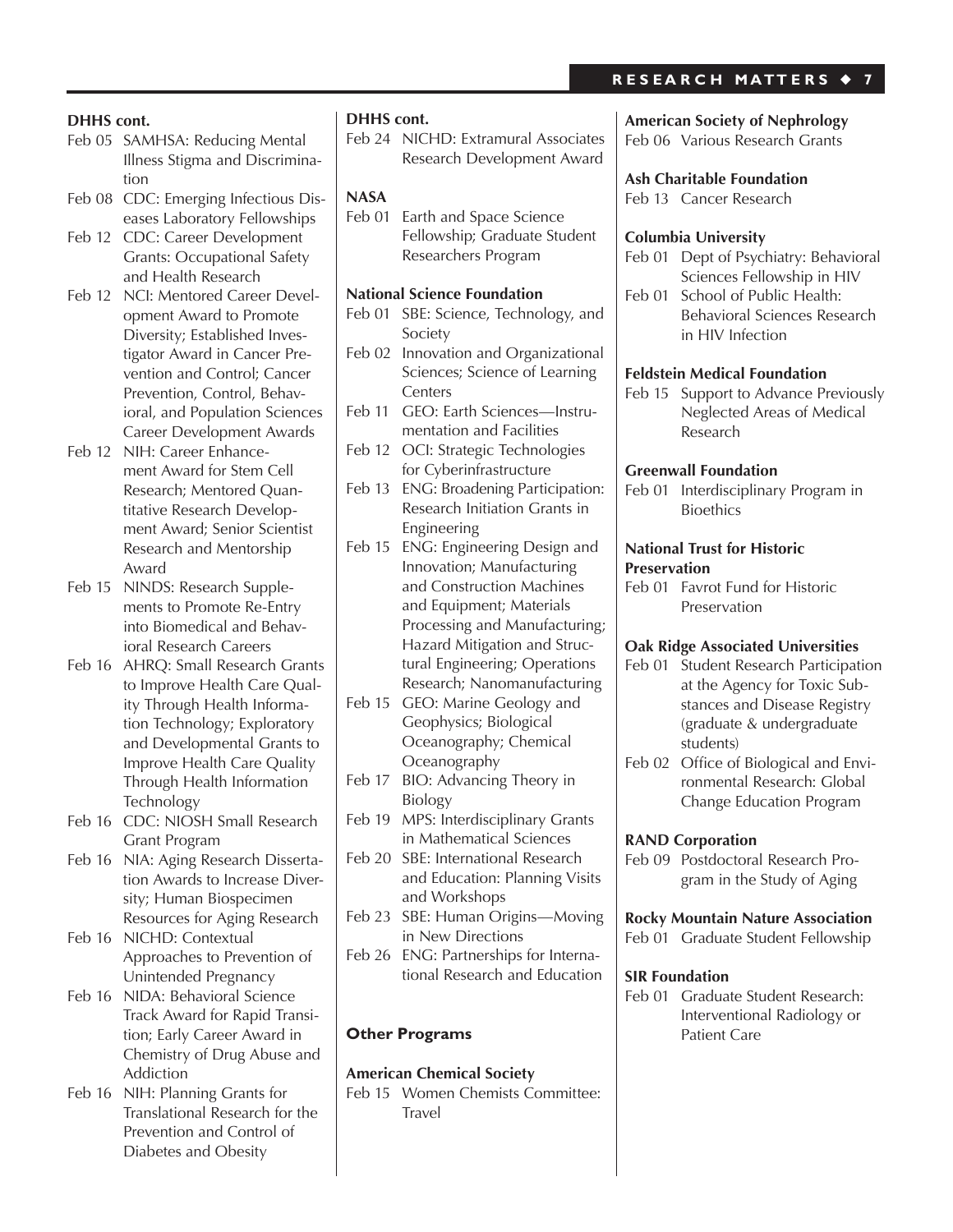# **AWARDS PROCESSED**

*Externally funded grants and contracts processed during November 2008*

| Title                                                                                                                            | Investigator(s)                                    | Department(s)                                                                                                              | Agency                                                          | Award       |
|----------------------------------------------------------------------------------------------------------------------------------|----------------------------------------------------|----------------------------------------------------------------------------------------------------------------------------|-----------------------------------------------------------------|-------------|
| <b>Research Awards</b>                                                                                                           |                                                    |                                                                                                                            |                                                                 |             |
| *Dissecting the Regulatory<br>Mechanisms of Eukaryotic<br>Transcription-Coupled DNA Repair in<br>Vivo                            | S. Bhaumik                                         | Biochemistry and<br>Molecular Biology                                                                                      | Edward Mallinckrodt, Jr.<br>Foundation                          | \$60,000    |
| *Proof-of-Concept: Coal-Based Algae<br><b>Biodiesel</b>                                                                          | Y. Gao                                             | Chemistry                                                                                                                  | <b>IDCEO/ICCI</b>                                               | \$40,000    |
| Virginia Black Duck Study                                                                                                        | M. Eichholz                                        | Cooperative Wildlife                                                                                                       | Ducks Unlimited                                                 | \$48,500    |
| *Effective Dust Control in Coal Mines                                                                                            | F. Pourboghrat<br>R. Viswanathan<br>M. Daneshdoost | Electrical and Computer<br>Engineering<br>Electrical and Computer<br>Engineering<br>Electrical and Computer<br>Engineering | <b>IDCEO/ICCI</b>                                               | \$115,291   |
| *Problem-Based Learning of<br>Multithreaded Programming for<br>Multi-Core Processors                                             | W. Zhang                                           | Electrical and Computer<br>Engineering                                                                                     | <b>NSF</b>                                                      | \$95,285    |
| Development of Single Nucleotide<br>Polymorphism (SNP) Markers for<br>Identification of Pallid and<br>Shovelnose Sturgeon Larvae | E. Heist                                           | <b>Fisheries Center</b>                                                                                                    | USDI/USGS                                                       | \$33,338    |
| Fate and Effects of Sediment-<br>Associated Pyrethroid Insecticides in<br>Central Valley, California                             | M. Lydy<br>A. Trimble                              | <b>Fisheries Center</b><br><b>Fisheries Center</b>                                                                         | <b>USEPA</b>                                                    | \$13,061    |
| *A Study of Southern Illinois Boaters'<br>Awareness, Knowledge, and Practices<br>Associated with Aquatic Nuisance<br>Species     | M. Davenport                                       | Forestry                                                                                                                   | Mississippi River Basin<br>Panel on Aquatic<br>Nuisance Species | \$5,010     |
| *Wet Scrubber for Carbon Dioxide<br>Capture from Flue Gas                                                                        | K. Anderson<br>T. Wiltowski<br>K. Mondal           | Geology<br>Mechanical Engineering<br>Mechanical Engineering                                                                | <b>IDCEO/ICCI</b>                                               | \$28,600    |
| *Integrated Study of Mercury and<br>Other Trace Elements Distribution in<br>Illinois Coal                                        | L. Lefticariu                                      | Geology                                                                                                                    | <b>IDCEO/ICCI</b>                                               | \$84,995    |
| ICCI Coal Research Administration                                                                                                | K. Tucker                                          | Illinois Clean Coal Institute                                                                                              | <b>IDCEO/ICCI</b>                                               | \$679,280   |
| ICCI Coal Research Program                                                                                                       | K. Tucker                                          | Illinois Clean Coal Institute                                                                                              | <b>IDCEO/ICCI</b>                                               | \$2,359,078 |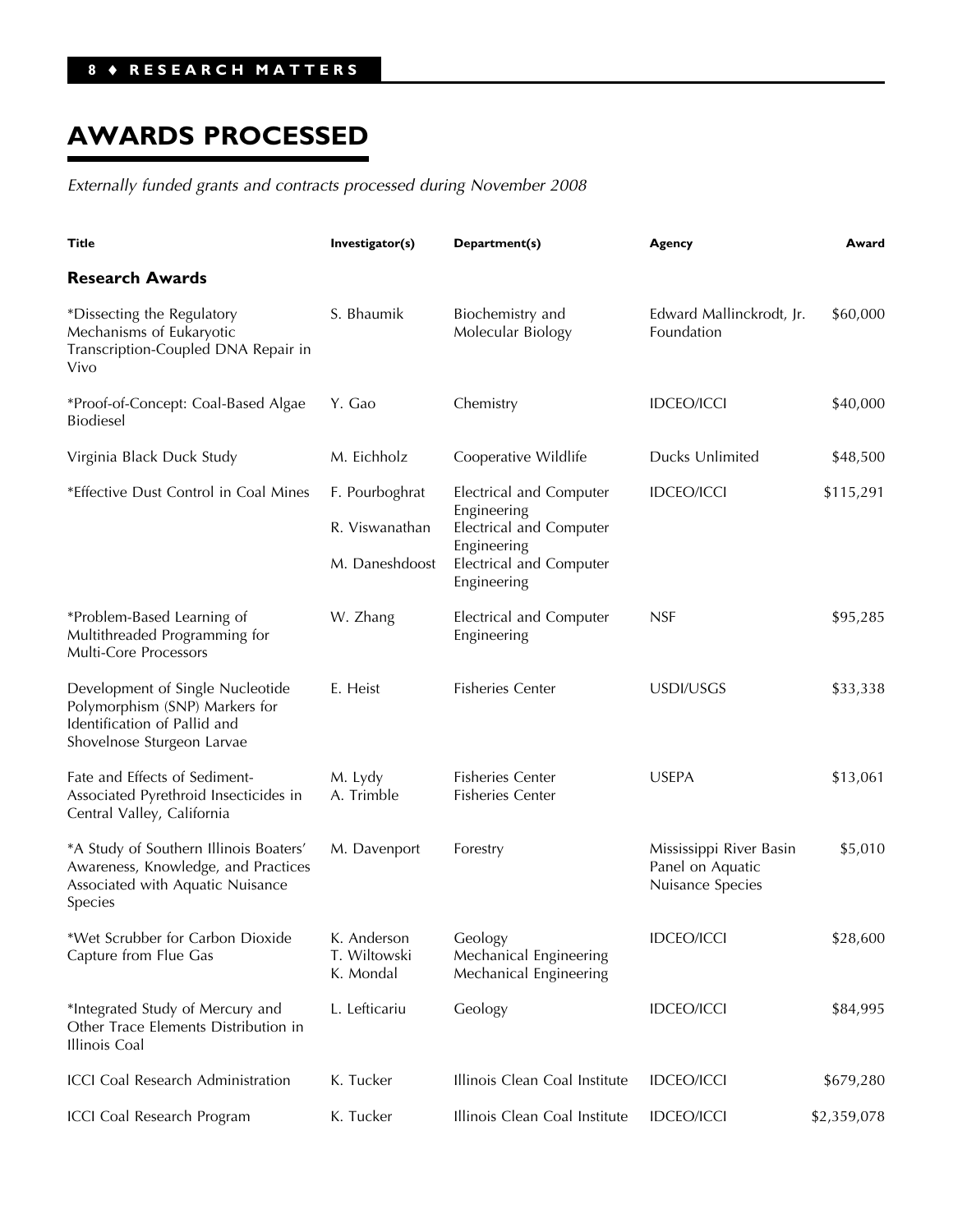## **RESEARCH MATTERS** ♦ **9**

| Title                                                                                                                            | Investigator(s)                    | Department(s)                                                 | Agency                      | Award     |
|----------------------------------------------------------------------------------------------------------------------------------|------------------------------------|---------------------------------------------------------------|-----------------------------|-----------|
| Dynamic Loading on Composite and<br>Sandwich Structures                                                                          | S. Abrate                          | Mechanical Engineering                                        | U.S. Navy/ONR               | \$20,000  |
| *Supercritical Phase Fischer-Tropsch<br>Synthesis from Boac Derived Syngas                                                       | K. Mondal<br>T. Wiltowski          | Mechanical Engineering<br>Mechanical Engineering              | <b>IDCEO/ICCI</b>           | \$39,999  |
| *Field Performance Studies of Coated<br>Chains on Continuous Miners for<br>Noise Control                                         | M. Szary<br>Y. Chugh               | Mechanical Engineering<br>Mining Engineering                  | <b>IDCEO/ICCI</b>           | \$81,061  |
| *Support Defined Novel Catalyst for<br>Enhanced Fischer-Tropsch Activity                                                         | T. Wiltowski<br>K. Mondal<br>Q. Ge | Mechanical Engineering<br>Mechanical Engineering<br>Chemistry | <b>IDCEO/ICCI</b>           | \$132,654 |
| *Evaluation of Efficacy of Abraxane/<br>Avastin Combination in Aggressive<br>Model Breast Cancer                                 | S. Ran                             | Medical Microbiology and<br>Immunology                        | American Bioscience<br>Inc. | \$69,303  |
| *Evaluation of Efficacy of Soluble<br>SPARC, Avastin, Abraxane for<br>Inhibition of Growth and Metastasis<br>in Breast Carcinoma | S. Ran                             | Medical Microbiology and<br>Immunology                        | American Bioscience<br>Inc. | \$49,192  |
| *Ubc9 Promotes Tumor Metastasis by<br>Regulation of microRNAs in Breast<br>Cancer                                                | S. Zhu                             | Medical Microbiology and<br>Immunology                        | <b>IDPH</b>                 | \$25,000  |
| *Field Demonstration of Novel Dust<br>Control Concept for Mine Roadways<br>and Continuous Miners                                 | Y. Chugh                           | Mining Engineering                                            | <b>IDCEO/ICCI</b>           | \$158,952 |
| *Underground Performance<br>Assessment of an Engineered<br>Composite Wooden Crib for Tail<br>Gate Entry Support in Longwall      | Y. Chugh                           | Mining Engineering                                            | <b>IDCEO/ICCI</b>           | \$22,587  |
| *Monitoring and Analysis of SIUC<br>Engineered Wooden Cribs in Two<br>Longwall Mining Areas                                      | H. Gurley<br>Y. Chugh              | Mining Engineering<br>Mining Engineering                      | <b>IDCEO/ICCI</b>           | \$43,999  |
| *Evaluation of FGX Dry Separator for<br>Cleaning Illinois Basin Coal                                                             | M. Mohanty                         | Mining Engineering                                            | <b>IDCEO/ICCI</b>           | \$155,877 |
| *Rock Anchor with Resin-Insertion<br>Improvement                                                                                 | A. Spearing                        | Mining Engineering                                            | <b>IDCEO/ICCI</b>           | \$39,022  |
| *Corrosion of Rock Anchors in Coal<br>Mines                                                                                      | A. Spearing<br>K. Mondal           | Mining Engineering<br>Mechanical Engineering                  | <b>IDCEO/ICCI</b>           | \$108,754 |
| IMDN/Child and Family Connections<br>- Mason County                                                                              | J. Joost                           | Pediatrics                                                    | <b>IDHS</b>                 | \$11,000  |
| *Role of Adenosine A3 Receptor in<br><b>Suppressing Prostate Cancer</b><br>Metastasis                                            | V. Ramkumar                        | Pharmacology                                                  | USDHHS/NIH                  | \$218,250 |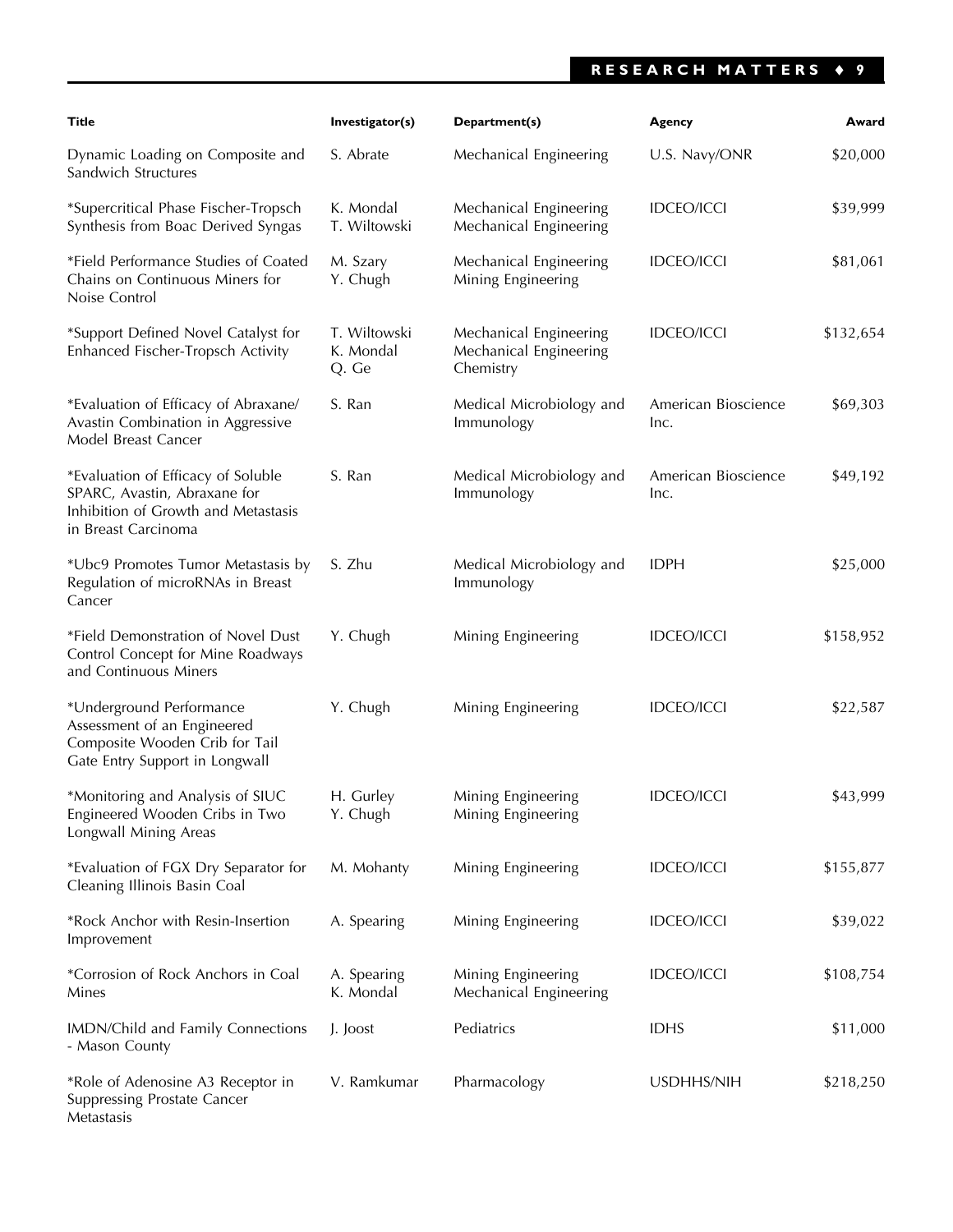## **10** ♦ **RESEARCH MATTERS**

| Title                                                                                       | Investigator(s)                     | Department(s)                                                                                                          | Agency                                           | Award     |
|---------------------------------------------------------------------------------------------|-------------------------------------|------------------------------------------------------------------------------------------------------------------------|--------------------------------------------------|-----------|
| *Development of Carbon Nanotube<br>Based Catalyst Support for Fischer-<br>Tropsch Synthesis | S. Talapatra                        | Physics                                                                                                                | <b>IDCEO/ICCI</b>                                | \$39,999  |
| Soybean Cyst Nematode Managed<br>Research Area FY 2008                                      | J. Bond                             | Plant, Soil, and Agricultural<br>Systems                                                                               | $U$ of I (ISA)                                   | \$74,000  |
| Soybean Cyst Nematode Managed<br>Research Area FY 2008                                      | K. Meksem                           | Plant, Soil, and Agricultural<br>Systems                                                                               | $U$ of I (ISA)                                   | \$22,000  |
| *Rural Methamphetamine-Abusing<br>Parents and Their Children                                | J. Black                            | Psychiatry                                                                                                             | U of I (USDHHS/NIH)                              | \$18,950  |
| *Mechanisms of Fatigue in a Chronic<br>Viral Disease                                        | L. Toth                             | Research and Faculty<br>Affairs                                                                                        | USDHHS/NIH                                       | \$380,710 |
| *Cormet Post Approval Study 10-Year<br>Follow-up for IDE Subjects                           | J. Milbrandt                        | Surgery                                                                                                                | Corin USA                                        | \$43,830  |
| <b>Training Awards</b>                                                                      |                                     |                                                                                                                        |                                                  |           |
| Illinois Breast and Cervical Cancer<br>Program                                              | A. Hamilton                         | Continuing Medical<br>Education                                                                                        | <b>IDPH</b>                                      | \$15,000  |
| Southern Regional Professional<br>Development Center                                        | N. Mundschenk<br>R. Foley           | <b>Educational Psychology</b><br>and Special Education<br><b>Educational Psychology</b><br>and Special Education       | SIUE (ISBE)                                      | \$73,996  |
| <b>Other Awards</b>                                                                         |                                     |                                                                                                                        |                                                  |           |
| WSIU and WUSI FM State Grant<br>FY 2009                                                     | D. Kerstein<br>C. Isberner          | <b>Broadcasting Service</b><br><b>Broadcasting Service</b>                                                             | IAC (CPB)                                        | \$23,380  |
| WSIU and WUSI TV State Grant<br>FY 2009                                                     | D. Kerstein<br>C. Isberner          | <b>Broadcasting Service</b><br><b>Broadcasting Service</b>                                                             | IAC (CPB)                                        | \$202,620 |
| Illinois State Library for Illinois Radio<br>Information Service Grant                      | J. Williams<br>V. Devenport         | <b>Broadcasting Service</b><br><b>Broadcasting Service</b>                                                             | ISOS/ISL                                         | \$21,352  |
| 31st Annual Big Muddy Film Festival                                                         | D. Tudor                            | Cinema and Photography                                                                                                 | IAC                                              | \$4,230   |
| *HRSA Southern Illinois Rural Health<br>Planning Grant                                      | J. Teufel<br>H. Hartung<br>Y. Sheng | <b>Community Development</b><br><b>Community Development</b><br><b>Educational Psychology</b><br>and Special Education | Southern Illinois<br>Healthcare<br>(USDHHS/HRSA) | \$17,000  |
| Evaluation Coordinated School Health                                                        | E. Vitello                          | <b>Community Development</b>                                                                                           | Southern Seven Health<br>Department (IDHS)       | \$600     |
| Crab Orchard Review                                                                         | A. Joseph<br>J. Tribble             | English<br>English                                                                                                     | IAC                                              | \$5,610   |
| Southwestern Illinois Regional<br>Occupant Protection Resource Center                       | R. Walker                           | Health Ed and Recreation                                                                                               | <b>IDOT (USDOT)</b>                              | \$103,197 |

FY 2009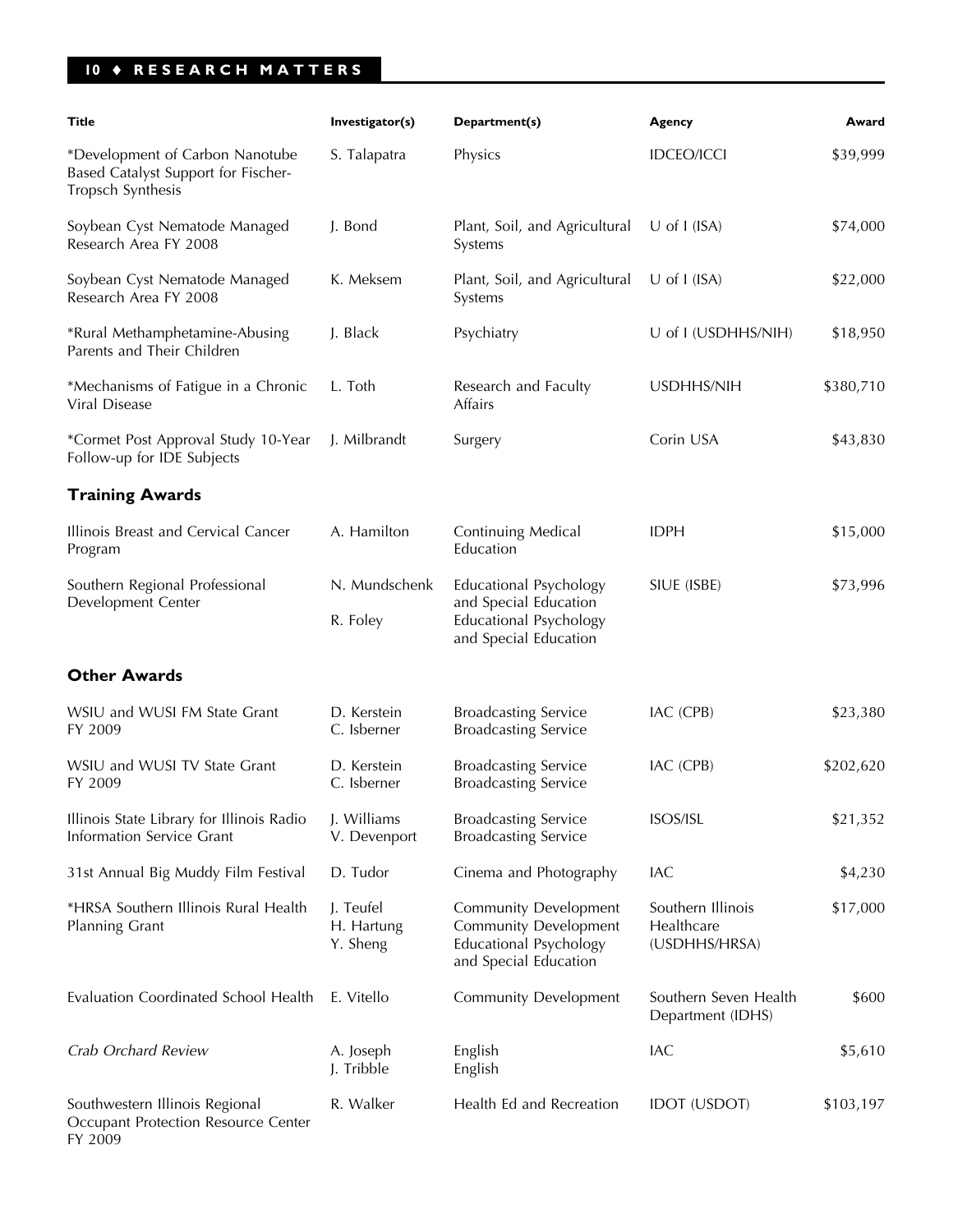## **RESEARCH MATTERS** ♦ **11**

| <b>Title</b>                                                    | Investigator(s)            | Department(s)                             | Agency                                    | Award     |
|-----------------------------------------------------------------|----------------------------|-------------------------------------------|-------------------------------------------|-----------|
| *Southern Illinois Symphony and<br>Music Festival               | E. Benyas                  | Music                                     | <b>IAC</b>                                | \$12,070  |
| Altgeld Performing Artist Series                                | K. Ginther                 | Music                                     | IAC                                       | \$4,000   |
| Southern Illinois Children's Choir,<br>2008-2009 Season         | J. Wagner                  | Music                                     | <b>IAC</b>                                | \$2,470   |
| *Addictions Disability Specialist<br>(ADS) Certification Module | S. Koch                    | Rehabilitation Institute                  | Cerebral Palsy of New<br>Jersey           | \$3,600   |
| *Co-Existing Disabilities Conference                            | S. Koch                    | Rehabilitation Institute                  | Cerebral Palsy of New<br>Jersey           | \$2,500   |
| *Model Training Program                                         | S. Koch                    | Rehabilitation Institute                  | Cerebral Palsy of New<br>Jersey           | \$7,500   |
| Legal Services for Older Persons                                | M. Rudasill                | School of Law                             | Egyptian Area Agency<br>on Aging (USDHHS) | \$49,710  |
| <b>HIV/AIDS Awareness Week</b>                                  | S. Coriasco<br>C. Hamilton | Student Center<br>Student Health Programs | <b>IDPH</b>                               | \$5,000   |
| Playground Renovation                                           | E. Murray                  | Student Development                       | <b>USED</b>                               | \$167,615 |
| *Boost IL - Child Passenger Safety<br>Program                   | M. Reed                    | Surgery                                   | <b>IDOT</b>                               | \$7,000   |
| Spectrum Wilderness FY 2008                                     | G. Schropp                 | Touch of Nature                           | <b>IDCFS</b>                              | \$43,905  |

\**indicates new award*

**Awards Processed During November 2008 (54) \$6,089,932**

## **Summary of Fiscal Year 2009 Awards Received to Date**

*excludes Financial Aid Office awards*

|                 |       | <b>Fiscal Year 2009 Awards</b><br>as of November 2008 |       | Fiscal Year 2008 Awards<br>as of November 2007 |  |
|-----------------|-------|-------------------------------------------------------|-------|------------------------------------------------|--|
| Research        | (108) | \$13,224,921                                          | (145) | \$17,052,622                                   |  |
| <b>Training</b> | (20)  | \$2,657,997                                           | (22)  | \$1,761,925                                    |  |
| Other           | (69)  | \$13,852,012                                          | (71)  | \$19,575,897                                   |  |
| Federal         | (57)  | \$11,385,824                                          | (67)  | \$13,517,079                                   |  |
| State           | (78)  | \$10,179,433                                          | (85)  | \$16,032,362                                   |  |
| Industry        | (10)  | \$455,364                                             | (16)  | \$769,526                                      |  |
| Foundation      | (12)  | \$402,254                                             | (24)  | \$996,346                                      |  |
| Other           | (40)  | \$7,312,055                                           | (46)  | \$7,075,130                                    |  |
| <b>TOTAL</b>    | (197) | \$29,734,930                                          | (238) | \$38,390,443                                   |  |